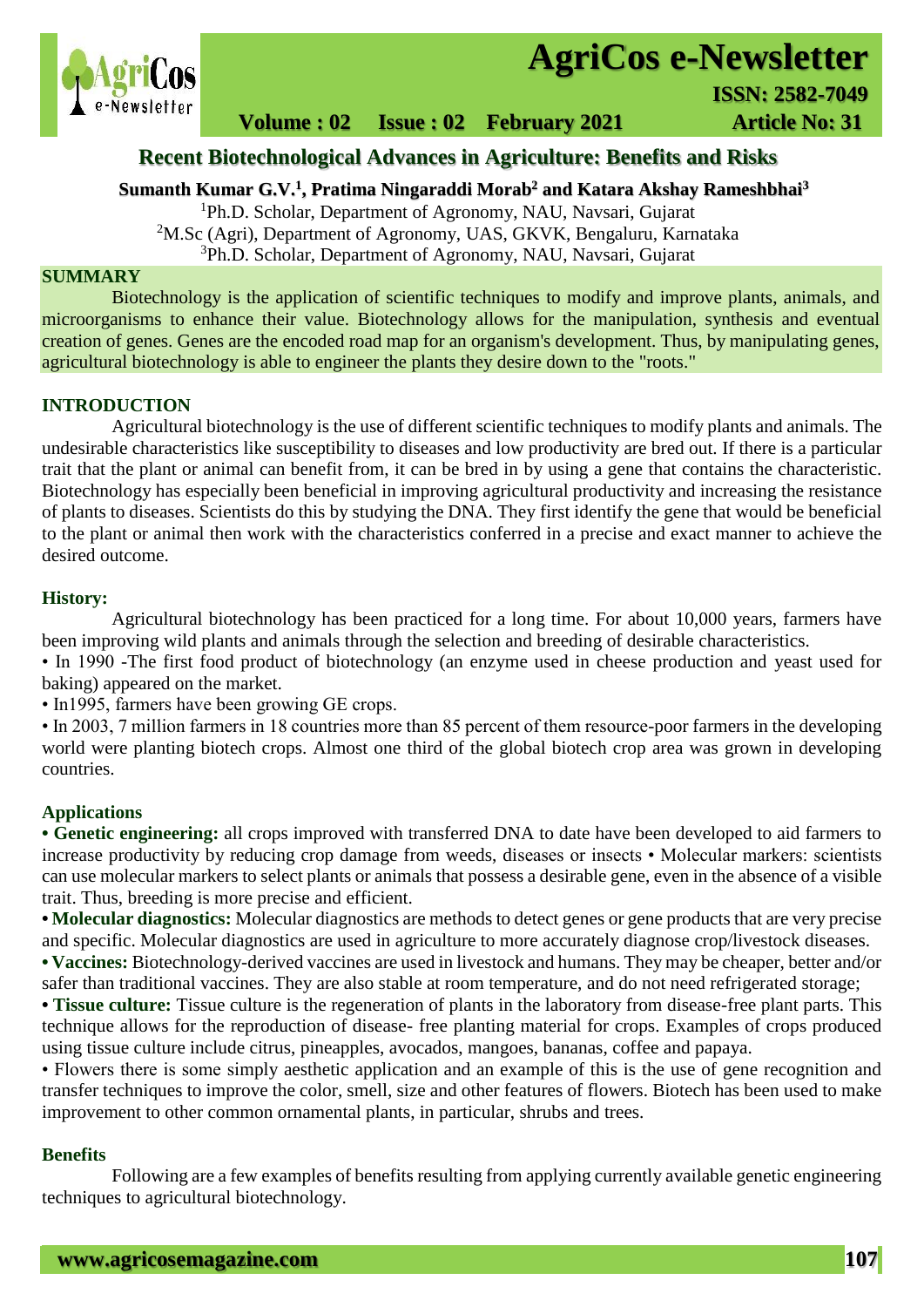**Increased crop productivity:** Biotechnology has helped to increase crop productivity by introducing such qualities as disease resistance and increased drought tolerance to the crops. , researchers can select genes for disease resistance from other species and transfer them to important crops.

**Enhanced crop protection:** It is provide cost-effective solutions to pest problems crops such as corn, cotton, and potato have been successfully transformed through genetic engineering to make a protein that kills certain insects when they feed on the plants.

**Improved nutritional value:** it has allowed new options for improving the nutritional value, flavor, and texture of foods. Transgenic crops in development include soybeans with higher protein content, potatoes with more nutritionally available starch content and beans with more essential amino acids.

**Better flavor**: Flavor can be altered by enhancing the activity of plant enzymes that transform aroma precursors into flavoring compounds. Transgenic peppers and melons with improved flavor are currently in field trials.

**Fresher produce:** Genetic engineering can result in improved keeping properties to make transport of fresh produce easier, giving consumers access to nutritionally valuable whole foods and preventing decay, damage, and loss of nutrients

**Environmental benefits:** When genetic engineering results in reduced pesticide dependence, we have less pesticide residues in foods, we reduce pesticide leaching into groundwater, and we minimize farm worker exposure to hazardous products.

**Benefits for developing countries**: Genetic engineering technologies can help to improve health conditions in less developed countries. Growth of crops in industrial and developing countries.

**Herbicide tolerance:** Chemical herbicides are frequently used to control weeds. Researchers realized that if a crop plant is genetically engineered to be resistant to a broad- spectrum herbicide, weed management could be simplified and safer chemicals could be used. It is often argued that such GE varieties reduce soil erosion, because they make adoption of soil-conserving practices such as "no-till" easier.

**Virus resistance:** Many plants are susceptible to diseases caused by viruses, which are often spread by insects (such as aphids) from plant to plant across a field. It can be very difficult to control and crop damage can be severe. Insecticides often have little impact on the spread of the disease. Scientists have discovered new genetic engineering methods that provide resistance to viral disease.

**Delayed fruit ripening:** Delaying the ripening process in fruit is of interest to producers because it allows more time for shipment of fruit from the farmer's fields to the grocer's shelf, and increases the shelf life of the fruit for consumers. Fruit that is genetically engineered to delay ripening can be left to mature on the plant longer, will have longer shelf-life in shipping, and may last longer for consumers.

## **Risks**

There are potential long-term impacts. Some consumer-advocate and environmental groups have demanded the abandonment of genetic engineering research and development. which include some issues and fears Issues and fears.

- Health-related issues
- Environmental and ecological issues
- Social issues

## **Health-Related Issues:**

## **Allergens and Toxins**

People with food allergies usually react only to one or a few allergens in one or two specific foods. A major safety concern raised with regard to genetic engineering technology is the risk of introducing allergens and toxins into otherwise safe foods.

**Antibiotic Resistance:** Antibiotic resistance genes are technique ensures that a gene transfer during the course of genetic modification was successful. Use of these markers has raised concerns that new antibiotic resistant strains of bacteria will emerge. The rise of diseases that are resistant to treatment with common antibiotics is a serious medical concern of some opponents of genetic engineering technology.